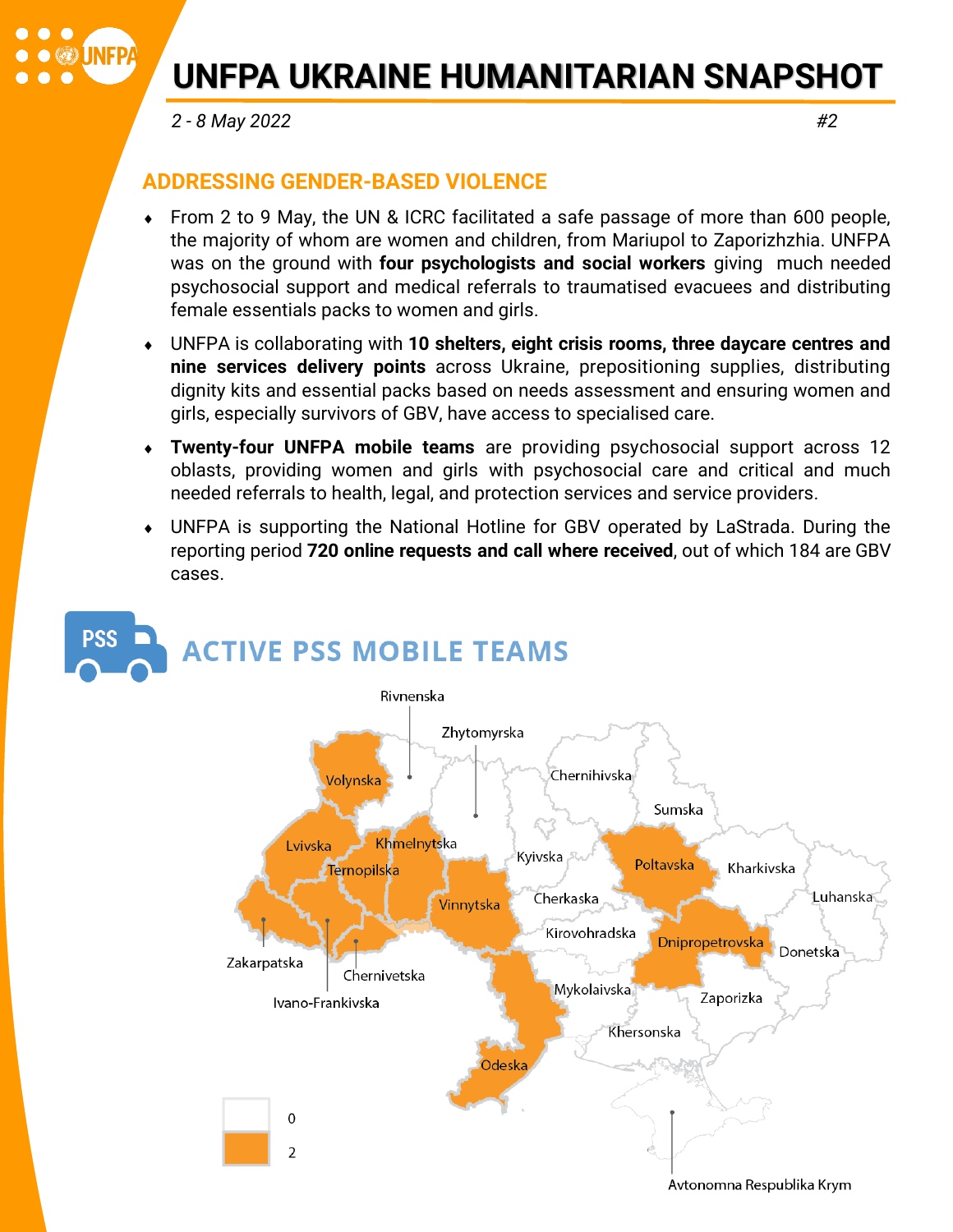# **UNFPA UKRAINE HUMANITARIAN SNAPSHOT**

 *2 - 8 May 2022 #2* 

 $\bullet\bullet$ 

 $\bullet$  (  $\bullet$  in Fp.

#### **ENSURING SAFE BIRTH & REPRODUCTIVE HEALTH**

- **Two reproductive health mobile teams** deployed in Kyiv & Dnipro regions providing sexual and reproductive health services to women and girls and referrals to specialised medical services, especially for severe cases that require immediate attention and treatment.
- During the reporting period, UNFPA partner, the Ukrainian Medical Mission (UMM), provided medical check-up and referrals to **four new cases of sexual violence in conflict**. **Within the last two weeks, 26 women and girls reported being raped** and received post-rape treatment and care and were referred to psychological support services and specialized services.
- **54 metric tons of critical reproductive health supplies, medicines and equipment**  arrived in Ukraine to be distributed to maternity hospitals in Chernihiv, Sumy, Kherson, Mykolaiv and other cities in hard-to-reach areas. To date, **13 metric tons were delivered** to areas affected by the war.